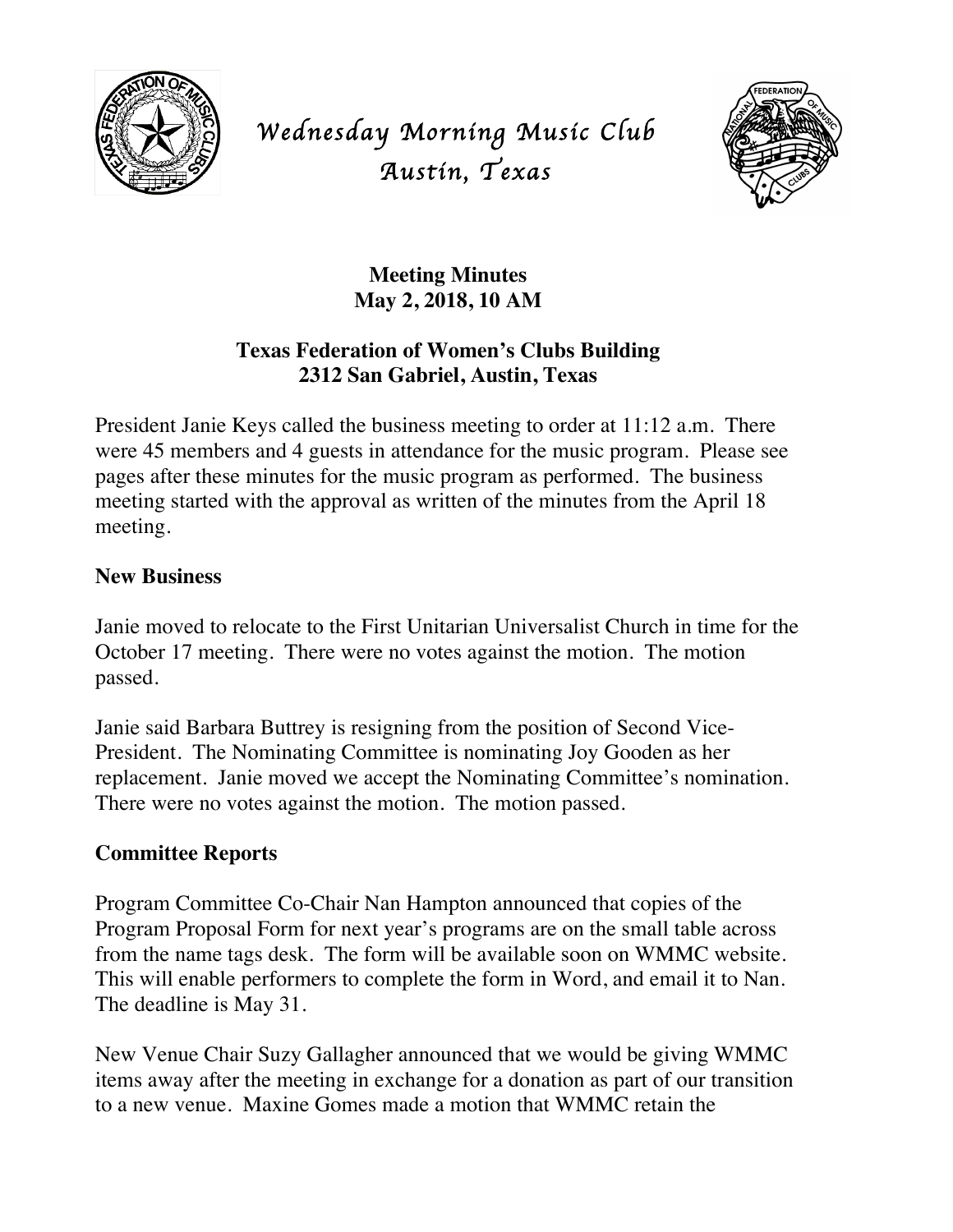adjustable piano bench. Kit Thompson seconded the motion. There were no votes against the motion. The motion passed.

#### **Announcements**

Treasurer Katharine Shields reminded everyone of the WMMC Spring Luncheon at 11 a.m. on May 18 at the Austin Woman's Club. The luncheon costs \$25.00. 2018-2019 dues of \$50.00 can be paid at the same time. The deadline is May 10.

Gregory Eaton will be performing an organ recital at 7:30 p.m. on May 11 at Redeemer Presbyterian Church.

Tim Woolsey invited members to visit his house during the two weekends of the West Austin Studio Tour. He has been painting pastel portraits. The event lasts two weekends: May 12, 13 and May 19, 20 from 10 a.m. to 6 p.m. Tim's address is 2600 St. Anthony Street on the corner of Greenlee and St. Anthony.

Janie announced that Marie Houghton has been ill. She will be relocated from the hospital to Legend Oaks Rehabilitation in north Austin soon. Corresponding Secretary Marianne Weiss Kim has sent her a group get well card.

The meeting adjourned at 11:26 a.m.

Submitted by Virginia Kniesner, Recording Secretary